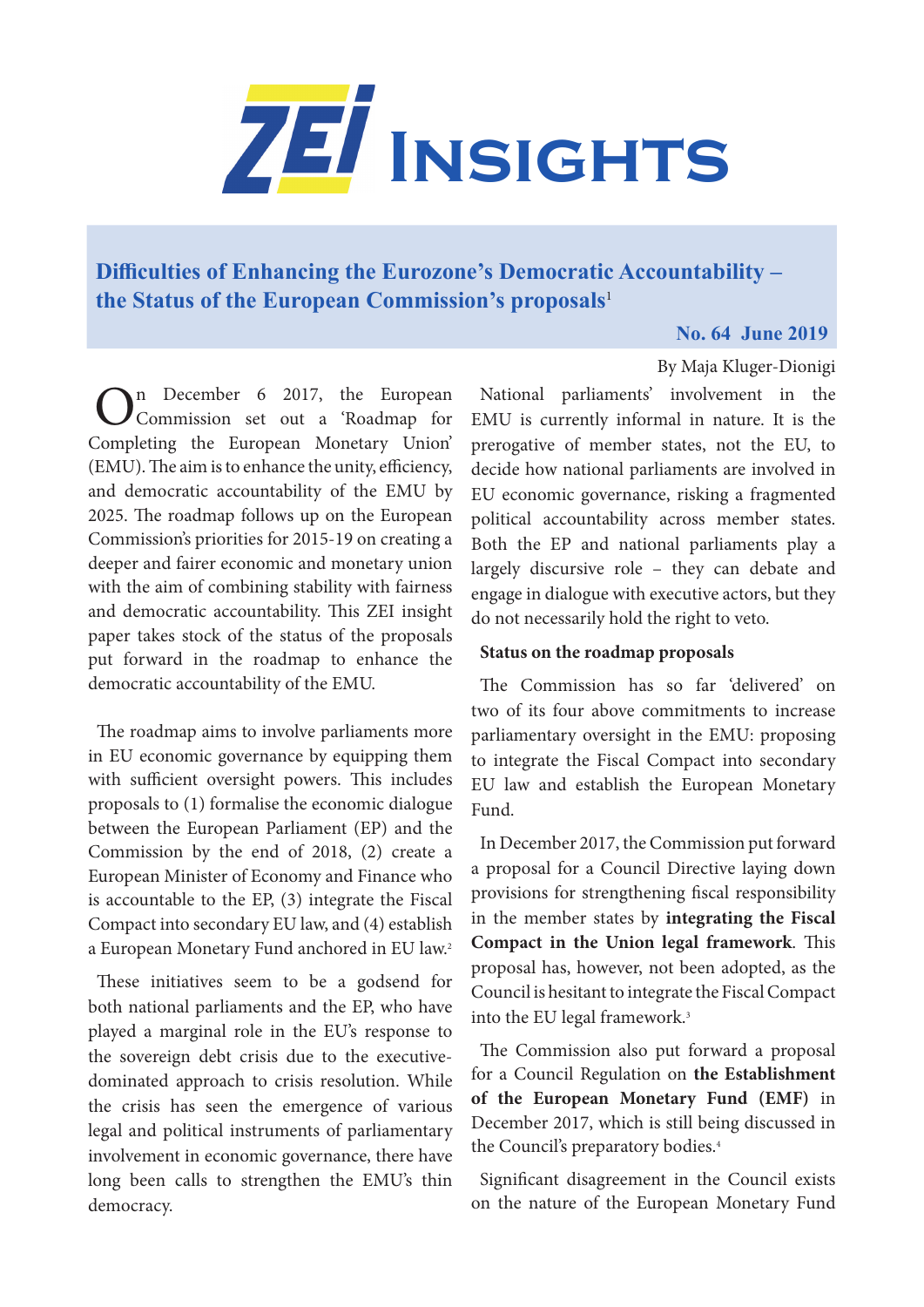with a number of countries (particularly the new Hanseatic League) cautioning against a farreaching development of the EMU and integrating the European Stability Mechanism into EU law by way of creating the EMF.

The Commission's proposal to **create a European Minister of Economy and Finance ('European finance minister')** is still to be implemented. The Commission, the European Parliament and Council are still to reach a common understanding on the role of the Minister. The Commission envisages merging the responsibilities of the President of the Eurogroup and the European Commissioner for economic and financial affairs in order to contribute to a more coherent EU governance framework. This post could be created as part of the appointment of the forthcoming Commission (2019-2024).

The creation of a European finance minister is likely to give the EP a greater say on economic governance, particularly on those aspects where the EP does not currently enjoy formal co-decision rights. This is because the new position – as envisaged by the Commission – is double-hatted in nature and carries both intergovernmental and supranational elements, which may be difficult to strictly separate in practice.

Under the supranational hat, the European finance minister will be accountable to the European Parliament (EP) through appointment approval, during the mandate, and a potential vote of no confidence. Legally, the intergovernmental hat is, however, less accountable to the EP beyond a range of reporting obligations. The position of the potential EU Finance Minister might secure a greater say for the EP on elements covered by the intergovernmental hat, as it may prove difficult to completely separate the two in practice.

It is, however, questionable if the new ministerial post will have any real powers without a Eurozone budget, the ability to conduct economic policies (e.g., impose/reduce taxes) and economic reforms. Without any tangible powers, a European Minister of Economy and Finance risk being nothing more than a figurehead, potentially adding to the image of the EU as a bureaucratic entity.

The **formalising of the economic dialogue** is still to be implemented; it could be included in an updated inter-institutional agreement between the EU institutions. The economic dialogue was introduced in 2011 with the 'Six-Pack' to increase the transparency and accountability of decisions taken in EU economic governance. It makes it possible for the EP to invite top EU officials (the Commission, the presidents of the Council system, and the Eurogroup) and member states to discuss issues related to the European Semester and the Stability and Growth Pact.

The suggestion to formalise the dialogue between the EP and the Commission does not appear to change the current relationship between the two institutions, as the Commission already has a treaty obligation to respond to questions of Members of the European Parliament (MEP) either orally or in writing (Article 230 TFEU). Even actors who take part in the economic dialogue on a voluntary basis (such as member states and the Eurogroup) have been willing to participate and appear in hearings before the EP's Committee on Economic and Monetary Affairs (ECON) to discuss EU and euro area economic policy matters.<sup>5</sup>

As it stands now, the proposal to formalise the dialogue seems more like a polite gesture to the EP rather than offering the EP any new (binding) powers.

The economic dialogue can be viewed as a parliamentary oversight mechanism, where executive actors must explain and justify their conduct and potentially face sanctions.<sup>6</sup>

ZEI Insights are part of the Research Project - Governance and Regulation in the EU: [The Future of Europe](https://www.zei.uni-bonn.de/research/governance-and-regulation?set_language=en)

ZEI Insights provide commentary and critical analysis on governance and regulation issues related to the future of the European Union. Authors are responsible for their own views.